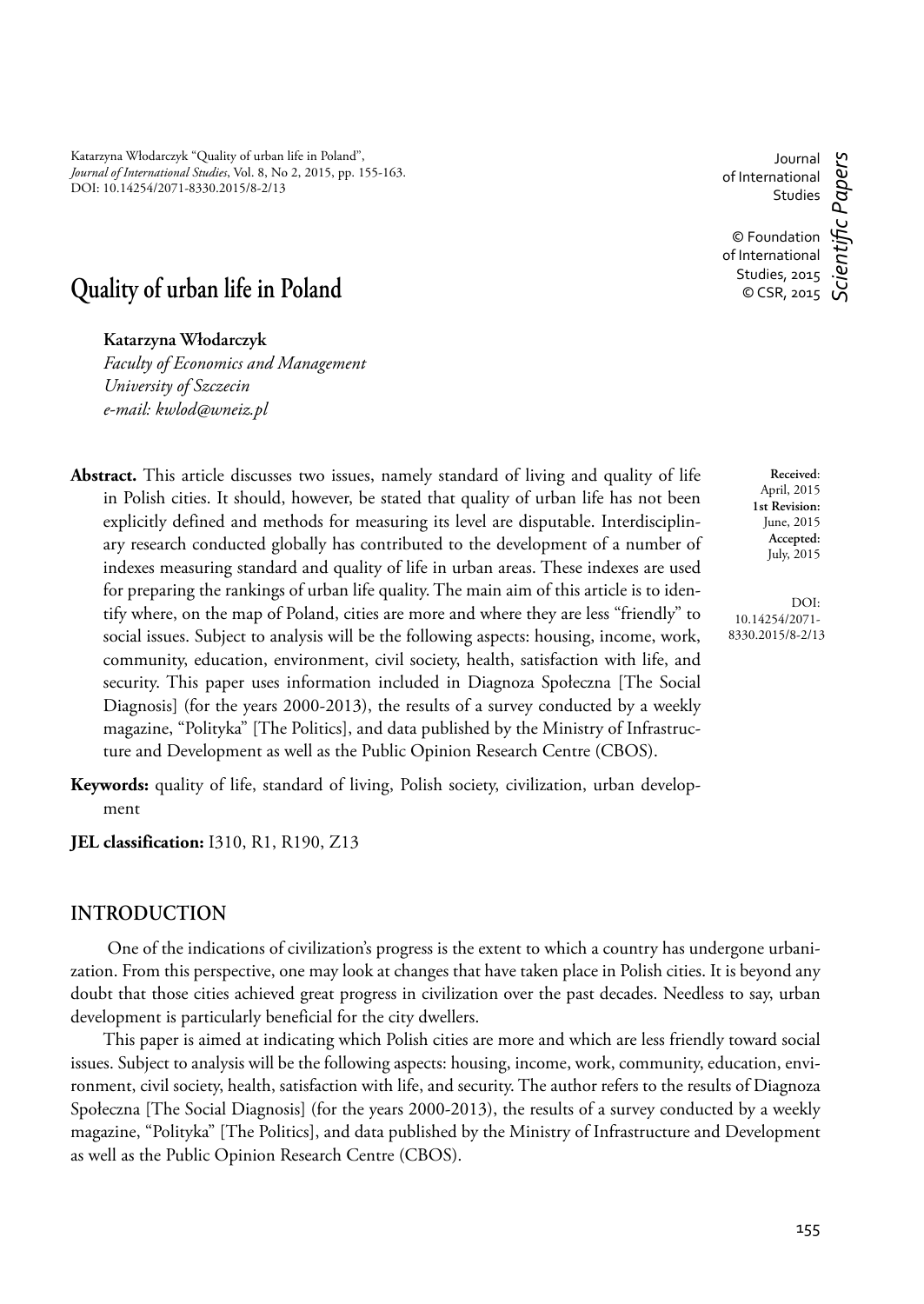## **CIVILIZATION AND URBAN DEVELOPMENT**

In every country, social behaviour is subject to continuous change. On the one hand, it is shaped by macro factors (e.g., political, economic and social determinants) and micro factors (e.g., economic and noneconomic). On the other hand, behaviour and lifestyles led by local communities and societies are affected by the past as well as socio-economic-cultural changes that took place over the last few hundred years. To a great extent, social behaviour is also a consequence of industrial and cultural development.

In every historical epoch, society reached a certain level of material culture, which reflected the progress in civilization. Civilization mirrors the history of humankind and, at the same time, enables people to discover their identities (Huntington, 2005, p.46).

For the sake of the present paper, it has been assumed that civilization is, on the one hand, material culture (i.e., goods produced by people, ways of producing these goods, crop farming, and livestock breeding). On the other hand, civilization reflects the extent to which the natural environment is controlled by people and the organization of widely understood social units.

One of the advantages of every civilization is that it can be shown on a map since it is a combination of space, land, topography, climate, fauna and flora, and the natural environment; and, with time, has become a combination of conditions created by humankind, such as farming, breeding, nutrition, housing, clothing, communication, industry, culture, and art. Geographical borders between civilizations do not, however, form borders and barriers to the exchange of thoughts, culture, inventions, goods, and services (Braudel, 2006, p. 43 f.).

Society is created and shaped as part of every civilization. The size of the population and its condition are factors determining the successful functioning of civilization. Apart from demography, this functioning depends on economic condition and technological progress. Nevertheless, one must not forget about religion, moral and legal norms, as well as values cherished by a given society(Braudel, 2006, p. 43 f.).

As this article discusses quality of urban life in Poland, special attention should be paid to the growth of Western civilization, the origins of which date back to the period between the 4th and the 7th centuries. It was created in Europe, and Greek people had made a major contribution to its development. In fact, Western culture had been fostered under the influence of Mycenaen culture (Jaroszyński, 2003, p. 9)1 . In the 8th and 9th centuries, Western civilization was significantly affected by European Christianity. Its further development took place between the second half of the 8th century and the 10th century (Włodarczyk, 2008, p.4). The next centuries, i.e. 11th, 12th, and 13th, witnessed the growth of European culture, which drew upon the achievements of more advanced civilizations, namely Islamic and Byzantine. Western civilization developed most dynamically in the 15th century. Later on, i.e. since the beginning of the 16th century, major geographical discoveries were made and, throughout 250 years, the influences of European countries reached Asia and the entire Western hemisphere. The 15th and 16th centuries, as well as the aforementioned discoveries, allowed the culture under discussion to expand outside of Europe. At the same time, contacts made with the initiators of new religions had broken religious consensus existing within Western Christianity. In the subsequent centuries and epochs, religion did not play such a crucial role as one of the elements integrating Western civilization, mainly as a result of political and economic changes. According to some, the civilization under discussion was expected to collapse (Spengler, 2001, p. 48 f.; Włodarczyk, 2008, pp. 5-33).

In the 18th century, Western civilization did not dominate any more since the United States and Latin America became independent of its influence. In the 19th century, the civilization under discussion regained its power. It was then that Europe subjugated Africa, India, and a number of Asian states, and established

<sup>1</sup> The Mycenaen culture reached its apotheosis between 1400 and 1200 B.C., while Hellenic tribes - in the 7th century B.C.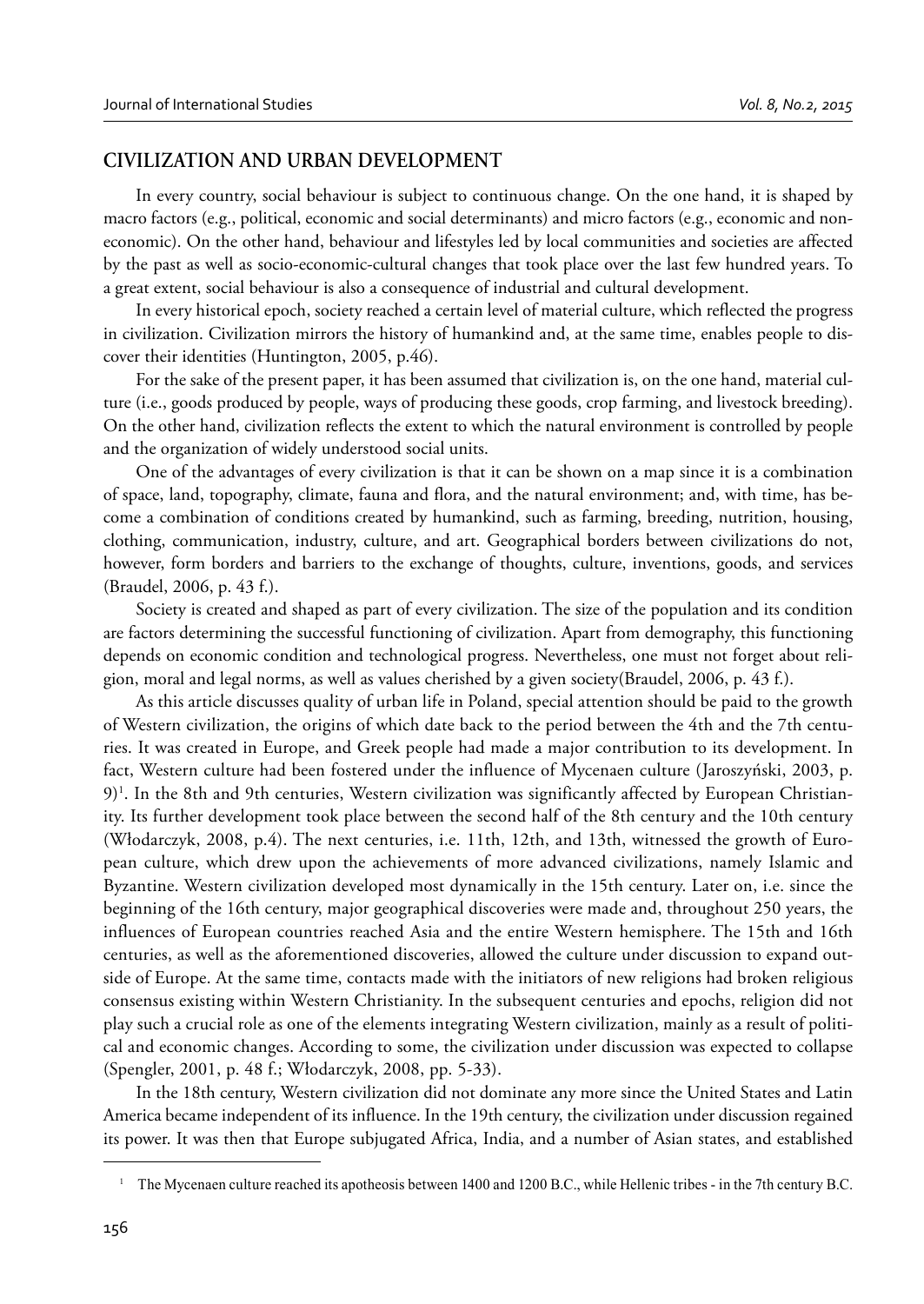a new relationship with the U.S.A. The 20th century was also when Western civilization flourished since it subjugated the Middle East (except for Turkey). The civilization under discussion reached its apotheosis in the 20th century (Huntington, 2005, p. 63 f).

At the beginning of the 20th century, the notion of civilization was considered a synonym of Western civilization. Particular European states shared culture and established business relations (to exchange goods and services) and social relations (to enable the labour force to migrate). At the same time, new civilizations "emerged" and the Western one did not occupy a leading role any longer. A brand new era in the progress of civilization began, i.e., the time of continuing and multidimensional interaction among civilizations (Huntington, 2005, p.67 f.).

Urban development is an important aspect of civilization's progress. Many European cities grew in importance after major geographical discoveries, i.e. in the 15th and 16th centuries. Their dominance had its origin in the expansion of trade with the overseas colonies. Before the industrial revolution (initiated in England in the second half of 18th century), large cities were in the minority, compared to modern times. Urban populations were sparse, unlike rural ones, and urbanization processes began at the beginning of the 19th century. At the end of that century, more than fifty percent of British and German citizens lived in towns. Similar processes were observed in other countries subject to industrialization. In the 19th century, major technological, economic, and social changes took place and intensified the urbanization processes. It was then that technological progress contributed to industrial development based on factory production. Urban development changed the spatial structure of towns and population inflow, and contributed to transportation revolution (which took place hand in hand with the industrial revolution and resulted mainly from popularization of the railway). It was in urban areas that plants, schools, railway stations, post offices, hotels, museums, and exhibition buildings were erected (Rybicki, 1972).

During the last decade of the 20th century, changes effected by civilization's progress and the growing role of globalization placed an emphasis on issues relating to urban planning. To be more specific, spatial development of cities was subject to criticism, which gave rise to a discussion on the following topics: objectives of urbanization, rules to be followed as part of contemporary urban planning, processes of urban concentration, processes of excessive suburbanization taking place on the fringes of cities, tendency to create metropolitan areas, issues relating to overpopulation, mega cities, types and uses of planning tools, and optimum forms of urban areas. At the same time, it can be noted that parallel to mainstream urban planning, alternative housing ideas, such as "new urbanism", "smart grow" or "slow cities", were put into effect to propagate sustainable spatial development of cities. These new ideas are based on social and spatial values and depart from the model of rapid urban development of new districts and entire cities (Panerai, Castex, Depaule, Samuels, 2004; Rogers, Power, 2000; Paszkowski, 2011, p. 13).

# **URBAN QUALITY OF LIFE**

Quality of life is an interdisciplinary notion. A number of studies undertaken in this scope interpret it in a variety of ways and propose different tools and methods for measuring it. According to one definition, quality of life depends on such elements as: wealth (i.e., goods possessed by people), health and well-being, security (i.e., health status vs. possible danger to life), material security (i.e., possible loss of possessions as a result of crime or natural disaster), economic security (i.e., financial assets essential for living), state of the environment, spiritual development (achieved thanks to access to education and widely understood culture), sense of belonging to a local community, interpersonal relations, and one's effect on decisions made about his/her life or the life of the community (Kusterka, 2003; Daszykowska, 2012). Each of the aforementioned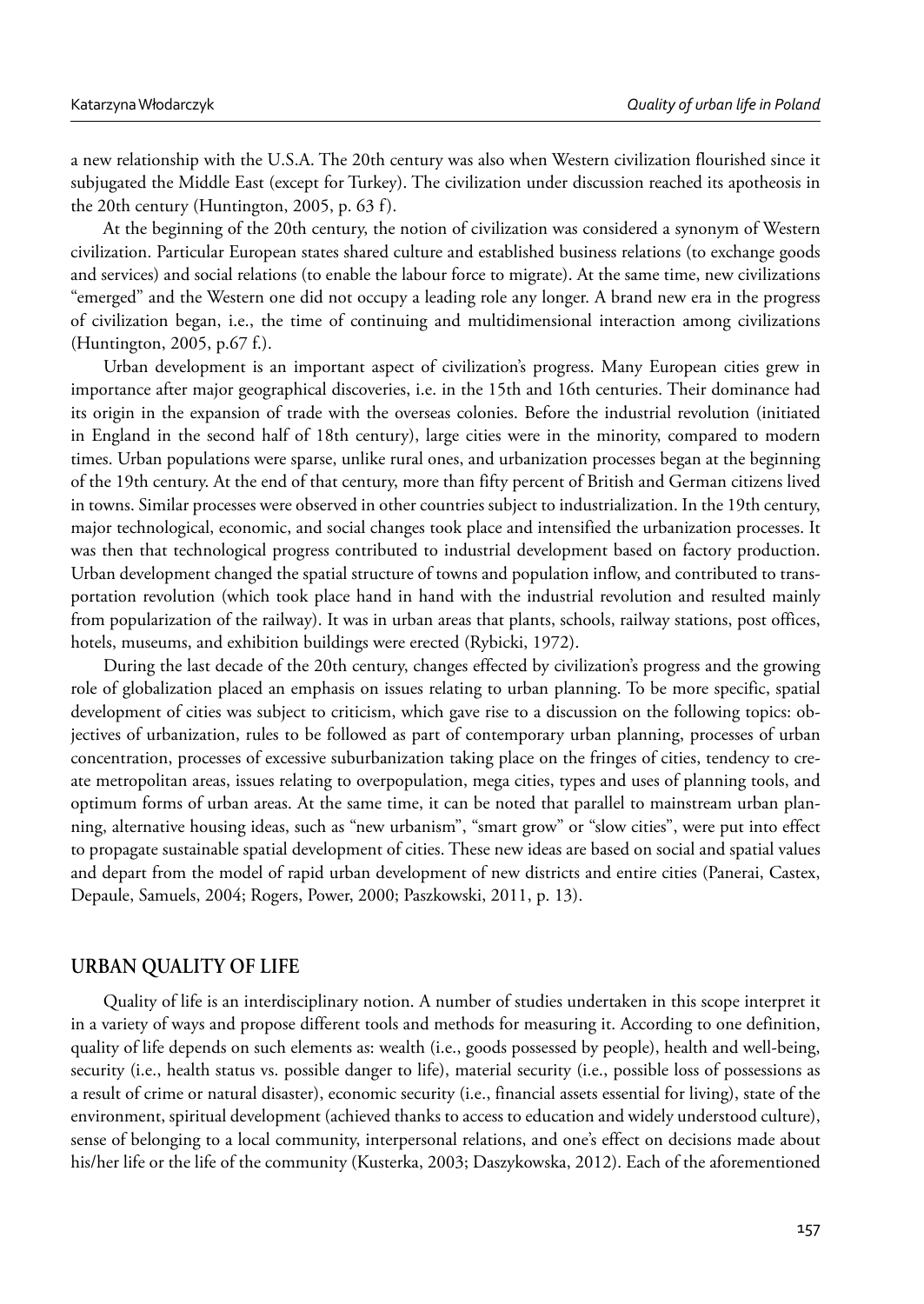aspects of life quality has an objective dimension, but the assessment of this quality depends on a subjective system of values and opinions as to the extent to which people's needs and aspirations are satisfied.

Quality of life is often considered a notion which refers both to prosperity and well-being. Studies in this scope often treat quality of life and standard of living as synonymous. E. Allardt, sociologist, attempted to combine the notion of welfare with the other two, namely standard of living and quality of life. He assumed that social welfare is the case when the following three spheres of human needs are satisfied: having, loving, and being. He divided social welfare into two aspects, namely standard of living (i.e., material needs) which depends on the first-mentioned human need (having), as well as quality of living (i.e., non-material needs) which depends on the remaining two spheres (loving, and being) (Narkiewicz, 1996).

The literature on the subject offers a number of definitions of life quality, namely:

- It is equated with material prosperity, personal satisfaction or happiness derived from consumption, natural environment, good health status, personal prosperity, professional standing, social status, etc. Understood in such a way, quality of life is the extent to which one is satisfied with his/her existence. It is a sum of individual and collective opinions about the conditions of living (Bywalec, 2010, pp. 41-42; Bywalec, 1991);
- It is analyzed from an objective or subjective perspective. Objective quality of life is a set of living conditions, objective attributes of the natural world, material world and cultural world, as well as objectively assessed human attributes relating to standard of living and social standing. Objective indicators of life quality include human organism and functioning of his/her systems, i.e. health status. On the contrary, a subjective approach to quality of life is the outcome of internal processes aimed at assessing various spheres of life and life as such. It is a cognitive-emotional category, and the subject is the main (if not the only) source of information upon which conclusions about quality and standard of living are based (Sęk, 1993);
- It is interpreted with the use of the following five dimensions: a wealth of subjective experience, practical wisdom, effective actions, creation bringing about beneficial effects, and friendly relations with other people (Tokarz, Beauvale, 1993).
- According to the aforementioned definitions, quality of life includes psychological, sociological, philosophical, biological and economic elements, material and non-material conditions of living, and is a set of dimensions to human life. Therefore, it is extremely difficult to evaluate one's life and measure its quality (Bywalec, 2010, pp. 41-42).

T. Słaby defines quality of life as all the elements of human life relating to the fact of one's existence, being somebody and experiencing a range of emotions from one's relationship with family, friends, acquaintances, etc. She emphasizes the difference between two notions under discussion, namely (Słaby, 1990):

- standard of living should be defined on the basis of a set of objective (quantitative) measures, and
- quality of life should be defined with the use of subjective measures.

Hence, quality of life is a qualitative notion. However, for the sake of the present paper, it should be stated that it has not been explicitly defined and methods for measuring it still arouse controversy. Nevertheless, interdisciplinary studies provide measures of standard of living and quality of urban life. These measures are a basis for preparing the rankings of urban life quality (for more see: Maras, Stimson, 2011; Michelangeli, 2015).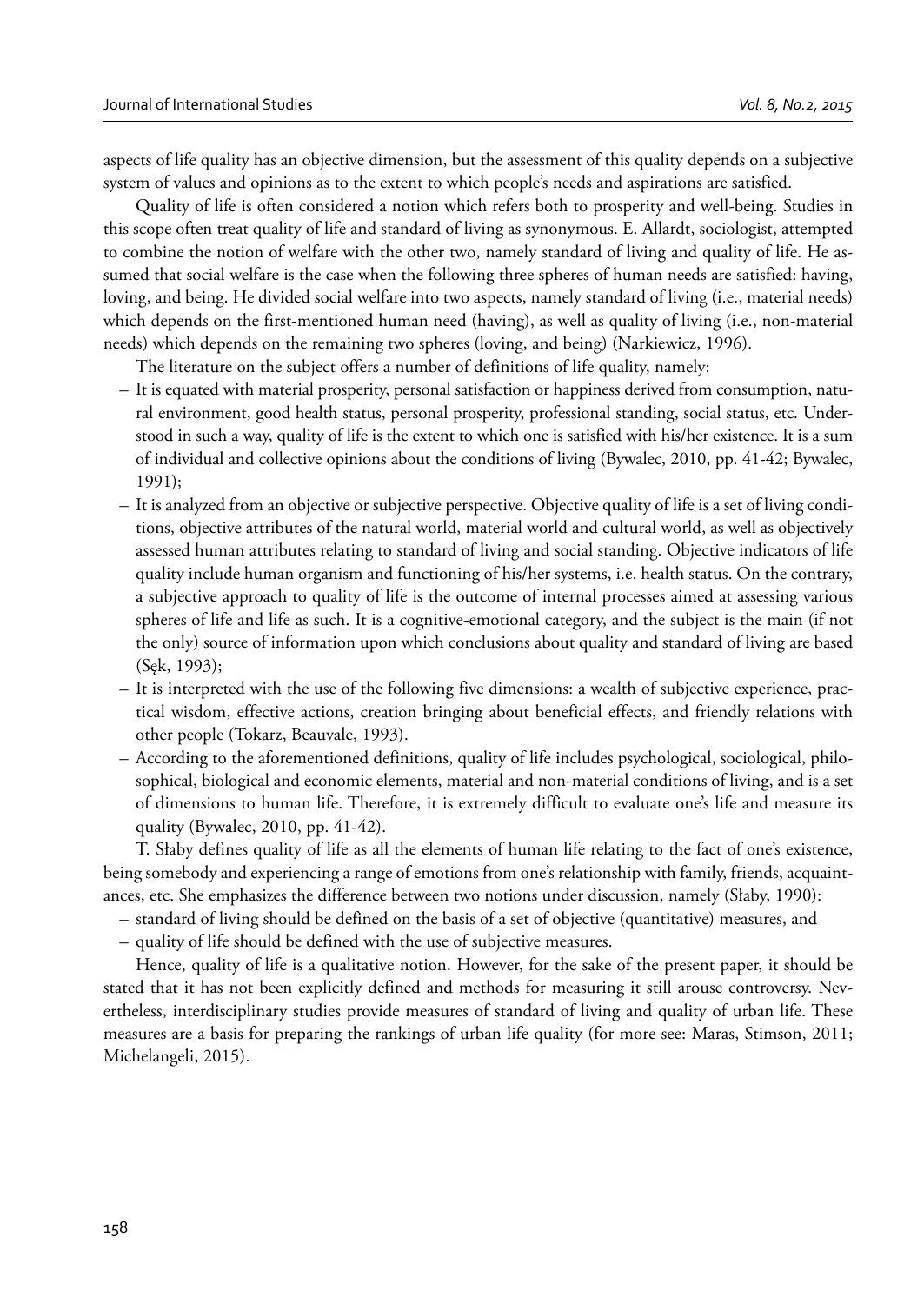# **QUALITY OF URBAN LIFE IN POLAND - SURVEY FINDINGS**

Of major importance to assessing quality of urban life is the interpretation of data derived from direct surveys conducted by a number of institutions.

Local Human Development Index (LHDI) is one of the indicators showing the development of cities and regions. It is calculated on the basis of the following three categories: 1) health (taking account of life expectancy at birth, cancer death rate, and heart disease death rate); 2) education (i.e., percentage of children in pre-school education (aged 3-4), and average scores in lower secondary school leaving examination (only for mathematics and natural sciences); and 3) wealth (i.e., average wealth level). LHDI was developed to measure human development on local and regional levels. It is based on the Human Development Index (HDI) used for defining life quality at a national level. The creation and use of HDI at a local level (Local HDI) is an innovative idea put into practice on an international scale. It is in line with global trends in new methods for measuring development, particularly with initiatives launched by the European Commission and OECD. It was in 2012 that Polish regions were subject to analysis based on LHDI2 . According to the post-analysis report, the highest level of social development is the case with metropolises, large cities and their fringes, whereas the lowest one is observed in rural areas<sup>3</sup>.

Attempts to evaluate quality of life in Polish cities have already been made. One of the first studies undertaken in this scope was a survey conducted in Poznan. Since 2001, the Life Quality Research Centre at Adam Mickiewicz University in Poznan has been conducting cyclical questionnaire surveys on different aspects of life. It is aimed at getting to know people's needs and adjusting decisions taken by the local authorities to people's expectations (Kobylińska, 2010, pp. 47-49).

Since the mid-1990's, research has been conducted on the conditions of living and quality of life of Polish people, and its findings are published in a report titled "Diagnoza Społeczna" [The Social Diagnosis] (www 2). The research covers many aspects of life in Polish society. It examines, among other things, the social mood and reflections on living in Poland. The results of the aforementioned research indicate that the Poles are gradually becoming local patriots. Table 1 shows the percentage of Polish people declaring satisfaction with their dwelling place in the years 2000-2013.

Table 1

| Year                      | 2000 | 2003           | 2005                                 | 2007         | 2009 | 2011 | 2013 |
|---------------------------|------|----------------|--------------------------------------|--------------|------|------|------|
| Percentage of respondents | 50.2 | 57.0<br>ر . با | 54<br>$\overline{\phantom{0}}$<br>ີ່ | 0 ھ<br>ر . ر | 56.2 | 58.0 | 54   |

Percentage of Poles extremely satisfied and satisfied with their dwelling place in the years 2000-2013

Source: Diagnoza Społeczna 2013. Warunki i jakość życia Polaków [The Social Diagnosis 2013. The conditions of living and quality of life of Polish people]. Report, J. Czapiński, T. Panek (eds.), Warsaw 2013, p. 167.

<sup>&</sup>lt;sup>2</sup> The survey was conducted by the experts at the UN as part of the United Nations Development Programme (UNDP) based on the analysis of data derived from all available sources of information concerning society, i.e., public statistics disclosed by Central Statistical Office (GUS), data derived from administrative registers of the Ministry of Finance, Ministry of Labour and Social Policy, Ministry of Health, Ministry of Regional Development, Ministry of National Education, National Health Fund, Central Examination Board and National Electoral Commission. Due to the fact that data concerning particular indicators was either available or not, the analysis covered the years 2007-2010, quoted after: Ministry of Infrastructure and Development (www 1).

<sup>&</sup>lt;sup>3</sup> For more see: Krajowy Raport o Rozwoju Społecznym. Polska 2012. Rozwój regionalny i lokalny, quoted after: Ministry of Infrastructure and Development (www 1).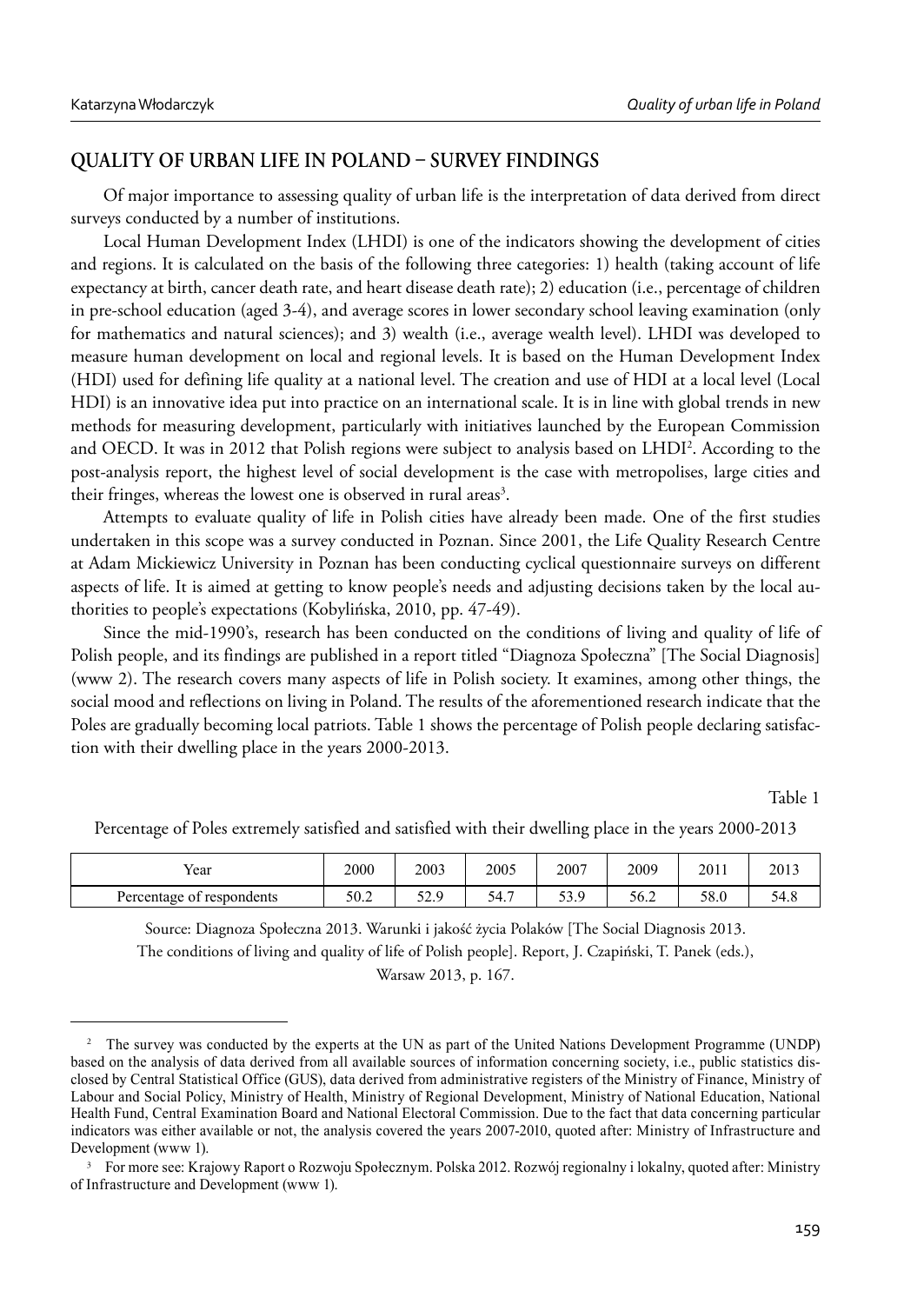According to Diagnoza Społeczna 2013 [The Social Diagnosis 2013], which examines, among other things, opinions about the dwelling place, the most satisfied were the residents of Gdynia (38.3 %.). Other Polish cities, in which the residents declared they led a happy life, were Poznan (18.9 %), Gdansk (18.4 %), Ruda Slaska (18.4 %.), Torun (17.3 %.) and Cracow (17.2 %). People living in Czestochowa (3 %), Kielce (4.5 %) and Bydgoszcz (4.6 %) were the least satisfied with their cities (Diagnoza Społeczna 2013. Warunki i jakość życia Polaków, 2013).

In November 2013, at the request of a daily newspaper, "Gazeta Wyborcza", Millward Brown conducted a survey in 23 Polish cities. In every city, the survey was conducted on the sample of 500 inhabitants who were asked about general satisfaction with their dwelling place. All in all, 62% of respondents were satisfied with their situation. The highest percentage of those content with their lives constituted the inhabitants of Gdynia (96%), Wroclaw (89%), Rzeszow (88%), Torun (85%) and Poznan (84%). The least satisfied were the inhabitants of Plock (47% of respondents), Gorzow Wielkopolski (46%) and Lodz (27%). In the survey, respondents were asked to express their opinions about eight aspects of city functioning, namely public transport, condition of streets, development of cycling infrastructure, aesthetic qualities of the city, availability of day care centres and kindergartens, forms of spending leisure time, investment level, and security level. The closest correspondence between the overall assessment of the city and the assessment of its particular aspects can be noted in the case of forms of spending leisure time, investment level, and security level. Needless to say, the overall assessment of the city has had an effect on the assessment of specific elements of city functioning; hence, the better the former, the higher the latter (Ciacek, 2015).

In 2014, a weekly magazine, "Polityka" [The Politics], published the ranking of Polish cities to monitor quality of urban life in Poland (Bendyk, 2014). Better Life Index (BLI), created by OECD<sup>4</sup>, was employed as a basis for providing such a classification. The ranking of Polish cities took account of the following factors determining quality of life: housing, income, work, community, education, environment, civil society, health, satisfaction with life, and security (following the example of BLI). One more factor was added, namely quality of self-government. Each category was developed on the basis of two to four features. Each city could be given at most 100 points and 0 points at the minimum. The ranking determined quality of life in sixty-six Polish cities<sup>5</sup>. And so, the highest quality of life index was reported in Warsaw (70.3), whereas the lowest one was the case with Walbrzych (27.9). Table 2 shows five cities with the highest index and five cities with the lowest index along with categories taken into account while calculating the general index for a given city.

It took OECD ten years to create the Better Life Index (BLI). It was first used in 2011. BLI presents 20 different indicators for 11 sectors of the economy in particular Member States. It takes account of the following aspects: housing, income, work, society, education, environment, social commitment, health, satisfaction, security, and work-life balance for 34 Member States, as well as Russia and Brazil. Quoted after: OECD Better Life Index, oecdbetterlifeindex.org (www 3).

<sup>&</sup>lt;sup>5</sup> The analysis covered city counties.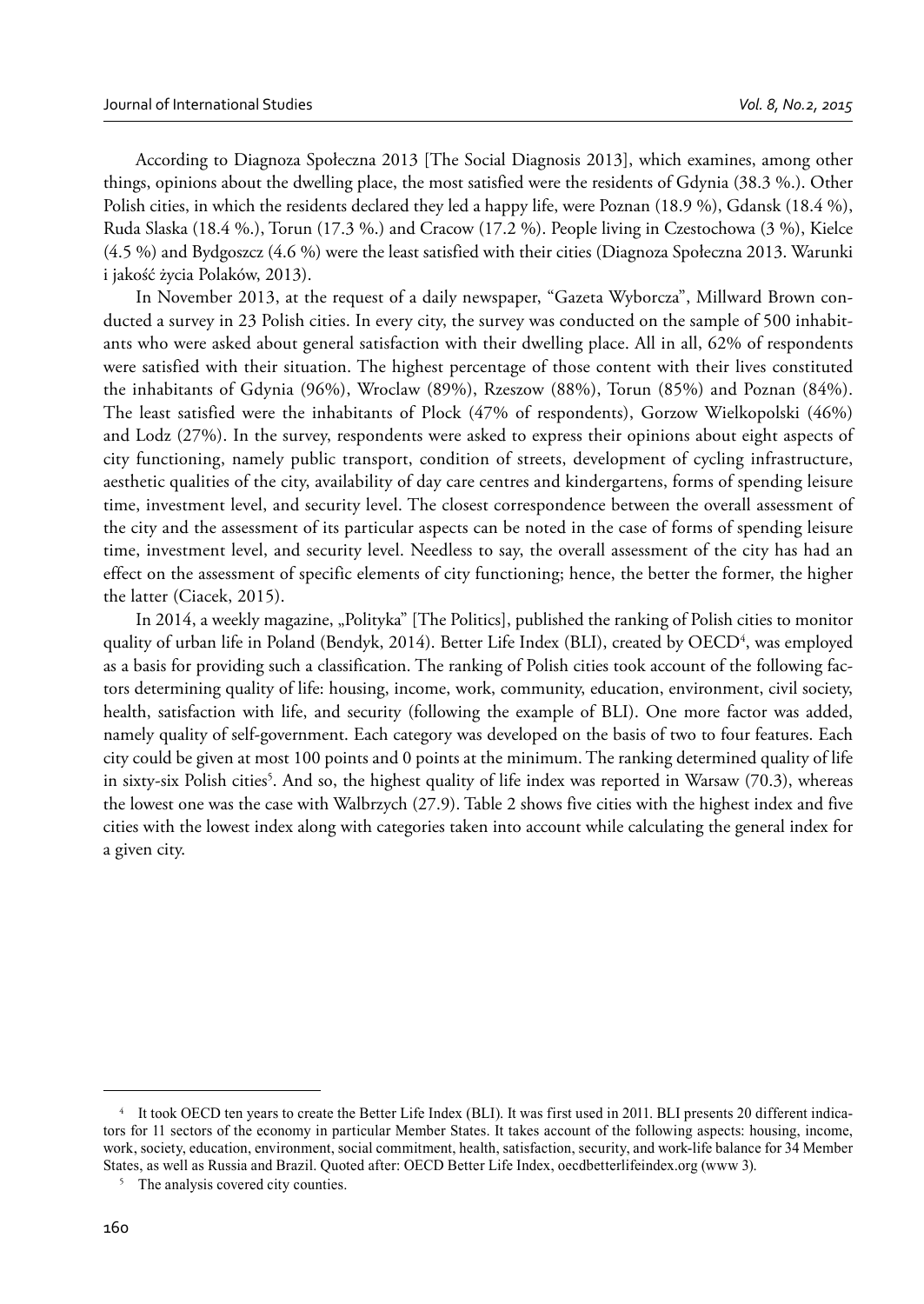### Table 2

| Ordinal number | City        | of life<br>index<br>Quality | Housing | Income | Work | Community | Education | Environment | society<br>Civil | Health | Satisfaction<br>with life | Security | self-<br>government<br>$\sigma$<br>Quality |
|----------------|-------------|-----------------------------|---------|--------|------|-----------|-----------|-------------|------------------|--------|---------------------------|----------|--------------------------------------------|
|                | Warszawa    | 70.3                        | 57.9    | 83.0   | 96.7 | 70.0      | 65.7      | 78.9        | 61.4             | 85.9   | 79.3                      | 54.7     | 40.3                                       |
| $\overline{2}$ | Sopot       | 66.3                        | 87.6    | 74.0   | 70.1 | 86.5      | 77.5      | 46.2        | 84.3             | 46.5   | 56.3                      | 29.6     | 70.8                                       |
| 3              | Wroclaw     | 59.7                        | 72.5    | 53.7   | 83.7 | 74.9      | 59.8      | 63.4        | 26.6             | 49.5   | 61.9                      | 57.6     | 53.5                                       |
| $\overline{4}$ | Rzeszow     | 59.0                        | 45.1    | 35.3   | 65.0 | 68.1      | 75.6      | 80.6        | 64.5             | 37.7   | 61.2                      | 71.5     | 44.5                                       |
| 5              | Ostroleka   | 58.0                        | 42.1    | 36.4   | 66.1 | 60.5      | 62.0      | 88.0        | 40.3             | 43.9   | 92.2                      | 72.4     | 34.2                                       |
| 62             | Ruda Slaska | 37.2                        | 28.3    | 16.9   | 48.5 | 58.7      | 21.5      | 60.3        | 24.5             | 41.6   | 44.7                      | 43.3     | 21.0                                       |
| 63             | Zabrze      | 36.6                        | 13.7    | 21.5   | 34.0 | 66.3      | 33.3      | 77.4        | 14.8             | 23.7   | 25.4                      | 59.6     | 33.3                                       |
| 64             | Chorzow     | 35.9                        | 42.3    | 23.2   | 46.8 | 46.5      | 37.3      | 62.4        | 12.8             | 32.5   | 53.8                      | 0.0      | 37.2                                       |
| 65             | Wloclawek   | 32.8                        | 42.9    | 28.2   | 31.6 | 40.4      | 36.9      | 61.4        | 21.7             | 5.9    | 29.9                      | 44.4     | 18.0                                       |
| 66             | Walbrzych   | 27.9                        | 20.6    | 21.7   | 26.4 | 42.4      | 11.2      | 62.1        | 26.9             | 16.9   | 17.3                      | 40.9     | 20.8                                       |

Ranking of urban life in Poland - cities with the highest and lowest quality of life indexes (2014)

Source: E. Bendyk, Nasze miejsca, "Polityka" nr 46/ 2014.

According to the survey findings, Polish cities have achieved great progress in civilization. For instance, a number of buildings have been restored, municipal infrastructure is finally adequate, and, last but not least, quality of life is relatively good. At the same time, the categories making up the index highlight problems encountered by the city dwellers. Changes taking place in Poland are particularly beneficial to Warsaw which, owing to the process of metropolization, has dominated economic life not only in the region, but also in the entire country. Apart from Warsaw, dynamically developing cities include Wroclaw, Gdansk (6th place, index 56.7), Cracow (8th place, index 56.2) and Poznan (10th place, index 55.5).

Looking at the urban development of Poland, researchers ponder the prospects for its further growth. On the one hand, in many cities one may see how EU funding was used (new roads, new bike lanes, development of public transport, new academic opportunities, sports and cultural facilities, sewage farms and reprocessing plants - all of which should guarantee that cities will continue to develop). On the other hand, urban areas may find it difficult to maintain their investments since these may impose a heavy burden on municipal budgets, as a result of which cities may develop less dynamically (in extreme cases they may not develop at all).

Regardless of the prospects for urban development, the majority of Polish people would choose to live in a city rather than in the countryside<sup>6</sup>. This fact is reflected in the results of a survey conducted by the Public Opinion Research Centre (CBOS) (Table 3).

The survey conducted by the Public Opinion Research Centre (CBOS) examined Polish cities and divided them into large, medium, and small. The last-mentioned were chosen by respondents for whom peace (34%) and access to municipal infrastructure (18%) were important. Medium cities were preferred as a dwelling place by respondents who declared their attachment to a dwelling place (24%), as well as paid attention to infrastructure (20%) and peace (18%). Last but not least, large cities were chosen for the fol-

<sup>6</sup> It should be emphasized that 'living in a countryside' can be interpreted in a number of ways. The percentage of respondents declaring they would like to live in rural areas may stem from the fact that they would choose "urban" or suburban villages (situated near towns or cities) and lead an urban lifestyle.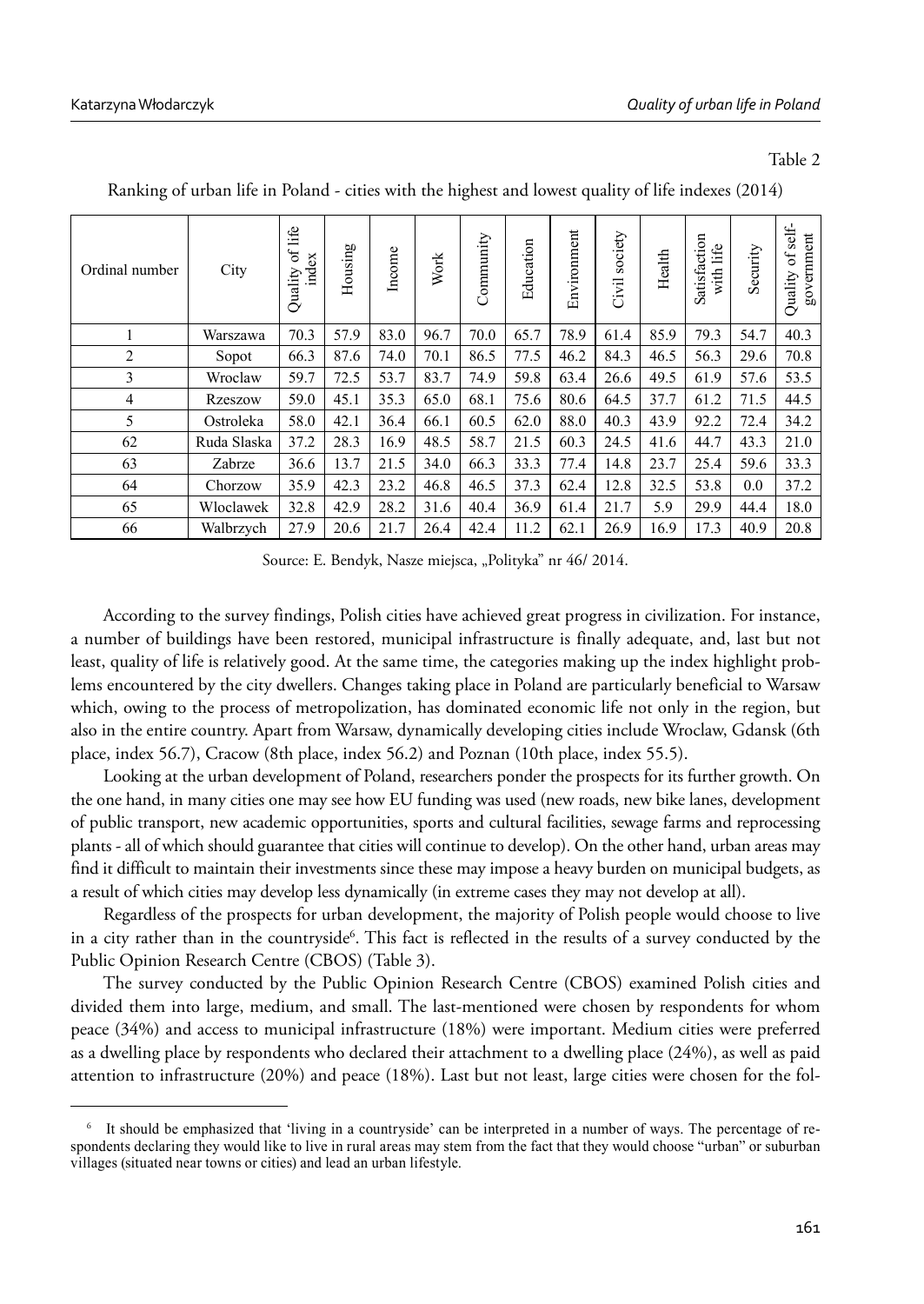lowing reasons: labour market (35%), entertainment and cultural offer (31%), well-developed infrastructure (24%), attachment to a dwelling place (23%), and growth opportunities (21%) (Kto marzy o życiu na wsi, a kto o życiu w mieście, 2015).

Table 3

| Year | Percentage of respondents answering to a question: If you could choose, where would you like to live? |           |                   |  |  |  |  |  |  |
|------|-------------------------------------------------------------------------------------------------------|-----------|-------------------|--|--|--|--|--|--|
|      | In the countryside                                                                                    | In a city | It is hard to say |  |  |  |  |  |  |
| 1998 | 30                                                                                                    |           |                   |  |  |  |  |  |  |
| 2006 |                                                                                                       |           |                   |  |  |  |  |  |  |
| 2015 | 40                                                                                                    |           |                   |  |  |  |  |  |  |

### Poles' declarations about a dwelling place in the years 1998-2015

Source: Kto marzy o życiu na wsi, a kto o życiu w mieście [Who dreams of living in the countryside, and who wants to be a city dweller?] , Komunikat z badań CBOS nr 18/2015, CBOS, Warszawa 2015.

Therefore, respondents choosing small towns sought peace and security – the categories seldom mentioned by those preferring living in large cities. On the other hand, the latter sought access to culture and entertainment, as well as greater job and growth opportunities.

# **CONCLUSION**

Summing up the above discussion, it can be stated that having overcome a number of difficulties caused by political, economic, and socio-cultural changes, Polish cities are subject to rapid development. They have been given tools for making independent decisions about their strategies on development, and their inhabitants have been enabled to improve their financial standing and find new ways of improving quality of their lives. Therefore, urban development provides the city dwellers with a good quality of life. In this way, Polish cities can compete with metropolises situated in Western Europe. EU funding will enable cities to make further investments dedicated to urban development. As far as Poland is concerned, Warsaw, Trojmiasto, Wroclaw, and Poznan can be considered cities with the greatest potential for development and, at the same time, can provide their inhabitants with a good quality of life.

Having analyzed information presented in this paper, it should be noted that the dwelling place (city, in particular) is a major factor determining quality of life in the opinion of inhabitants. Nevertheless, theoretical discussion, empirical verification, and different approaches to quality of social life illustrate various aspects of this phenomenon. Apart from the relevance of issues under discussion, research on quality of urban (and rural) life should be continued since there is a relatively small number of empirical studies on quality of life in cities, as well as very few publications (especially by Polish authors). Rural areas should also be subject to analysis, bearing in mind that we live in the era of global and civilization changes. Hence, research should be undertaken to empirically verify selected theories of quality of life, with special reference to the inhabitants of urban and rural areas. This will, however, require an interdisciplinary approach to the matter, i.e., detailed and wide-ranging research.